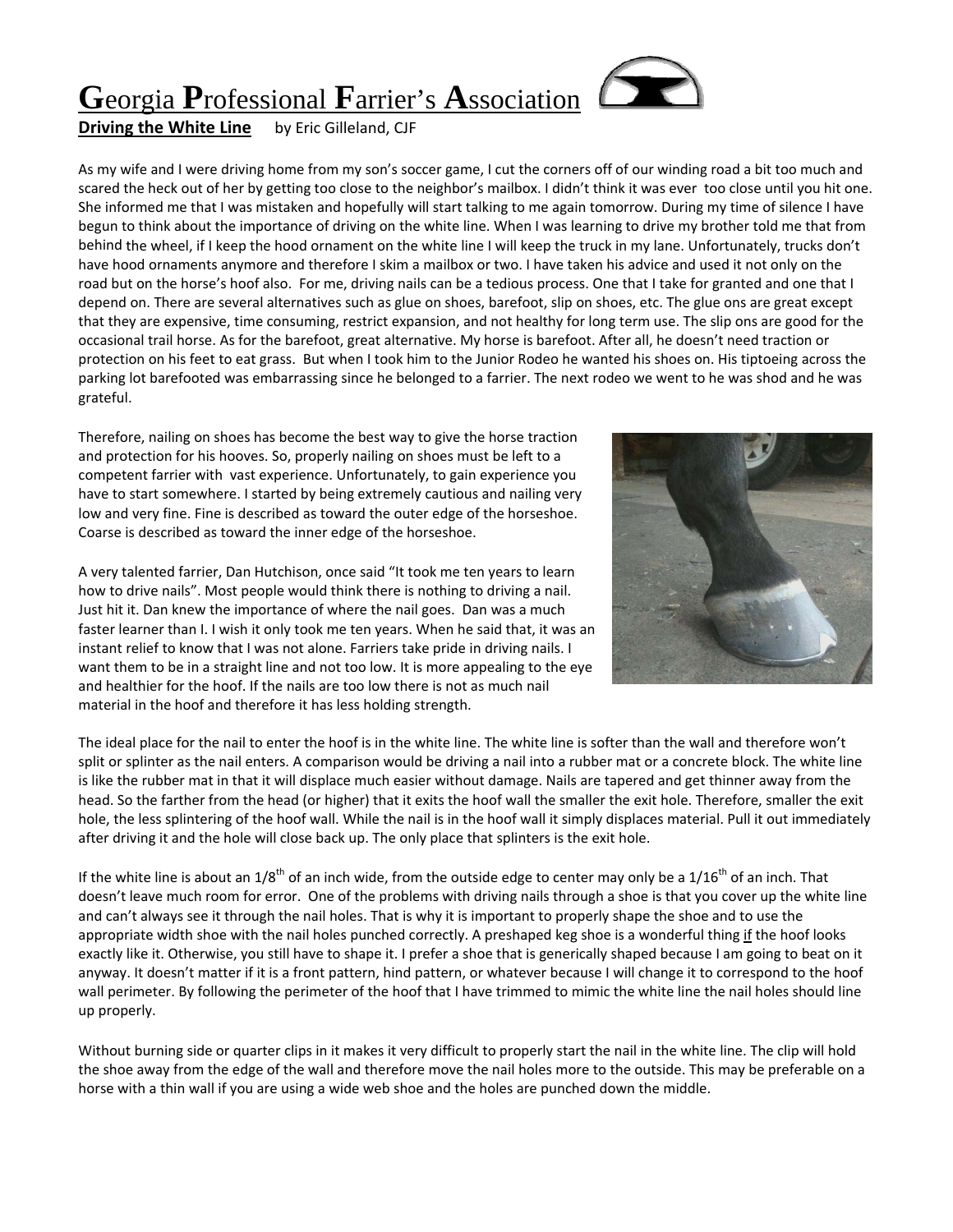The beauty of handmaking shoes is that you can place the nail holes anywhere you want. If the walls are thin, you can punch the nail holes fine. If the wall is thick, you can punch it coarse. If the wall is broken or chipped away, you can move the hole toward the toe or heel more or just skip that hole altogether. The handmade shoe is a custom fit for the horse. Although, we do custom fit store bought shoes also. We buy them with a generic shape and then reshape them to fit the exact foot. Or at least that is the idea. Below is a picture of shoes pulled off of two different horses. They are different sizes but notice the shapes are the same for all eight shoes.



Remember that four are fronts and four are hinds.

#### *Shoes are from two different horses. Notice there is no difference between fronts and hinds*

These shoes were not custom fit to the feet and therefore the nail alignment did not match the white line. The feet were broken up around the edges even with the shoes on.

#### *Square Peg in a Round Hole! Notice where the toe nails were.*



The white line (or white zone) is seen from the ground surface as the area that joins the hoof wall and the sole. It is usually seen as a yellowish color and has a different consistency of the anterior hoof wall. The white line that I refer to in this article only extends upward as far as the sole wall junction. It is not to be confused with the very thin white line that is the non‐pigmented section of the stratum medium which extends all the way up to the coronary corium.

In a lecture given at the AFA Convention in 2013, Robbie Hunziker, CJF and Steve Sermersheim, CJF, AWCF explained how the white line is a mirror image of the coffin bone. Therefore, when you shape the shoe to the white line you are fitting the coffin bone also. It is plain and simple, just connect

the dots. Don't make mountains out of molehills and let's allow the foot to tell how it needs to be shod.

Now, all of this being said, I have made a few mistakes in the past. I have missed the white line and quicked a horse or two. Unfortunately, the height of the nail got blamed instead of the depth of the nail. That has given "High Nails" a bad name. I try to be careful on placement but I still want to use most of the nail that I paid for. I don't like to drive a nail and cut off half or two-third of it only to throw it away.

This is all based on my experience and is what works best for me. Each of you may see it differently and I respect that. I have tried it many different ways. If you haven't tried it mine, please consider it.

## Treasurers Report as of 7/29/13: General Fund = \$7,485.06 Bill Crowder Memorial Fund = \$1,103 **Annual Contest November 15th & 16th**

The Exhibition class or "First Timers" class will be back again this year. It allows someone who is unsure how the whole contest thing works to get a taste of it without the pressure. Anyone who has never competed may enter. Their shoes will be judged but no points will be awarded. The judge will go over the shoes and offer tips to improve. This year we are proud to announce the judge will be **Jason Gilliland, CJF** from Albertville, AL. Jason won the GPFA contest last year and the Southeastern Triple Crown series in the Open Division. The shoe list and directions are on www.georgiafarriers.org or can be found at www.southeasterntriplecrown.com. Although, preregistration is not required we do ask that you let us know if you plan to compete. We have changed our format a bit from last year and everyone will shoe a horse, not just the top five. Please call or text me at 770-312-4841.

I look forward to seeing you there,

Eric Gilleland